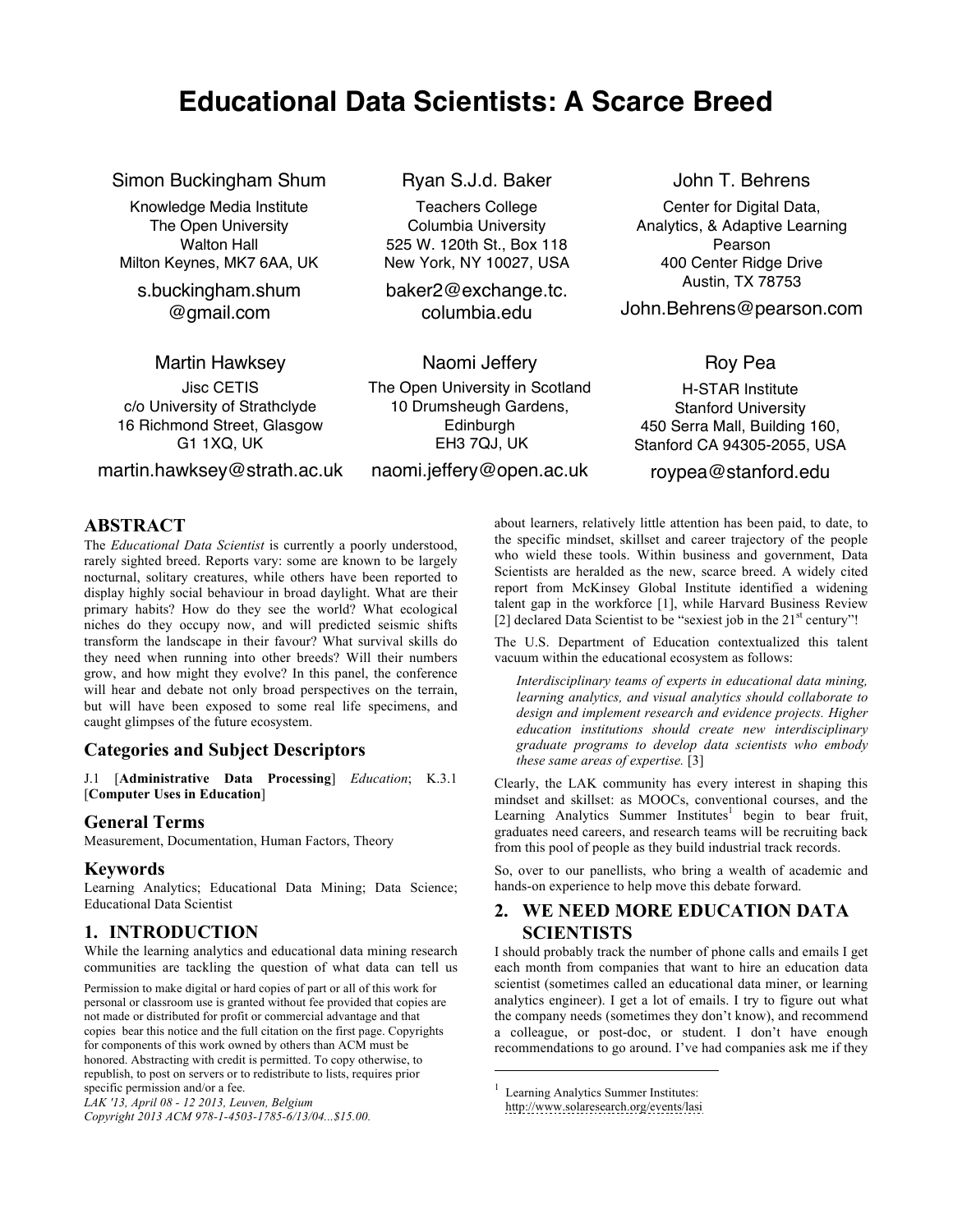can hire someone without experience, and then have me train that person.

We need more graduate programs for education data scientists. A couple of graduate programs are already out there that focus on this: Carnegie Mellon University, with their new M.S. in Learning Science and Engineering; Worcester Polytechnic Institute, with their Ph.D. and M.S. in Learning Sciences and Technologies; and there are a lot of academic labs that produce graduates trained in this area even without an official program.

One of the tricky things for training a cadre of education data scientists – in my opinion – is that "data is not just data". Different kinds of data have different characteristics and affordances; different grain-sizes of analysis; different features that are key to engineer; different algorithms that just "tend to work well". Less-specialized data science and data mining graduate programs can be very good, and if they have good education data scientists teaching in them, they'll naturally support the development of this cadre. But where there's not scale, we need resources to support teaching. No one researcher is going to know about all the types of data an education data scientist needs to know about (I'm very much not a text miner, myself – just to give one example). It's way too early for standardized curricula, but sharing resources, creating textbooks, and talking to each other will definitely help. Summer institutes like the PSLC Summer School and the Learning Analytics Summer Institute will help. MOOCs (and hopefully multiple competing MOOCs) like the LAK13 MOOC on Learning Analytics will help.

To the future: an education data scientist (or several) in every company, well-trained, knowing what has already been tried and is awesome, and ready to try new and more awesome things.

**Bio: Ryan Shaun Joazeiro de Baker** is the Julius and Rosa Sachs Distinguished Lecturer at Teachers College, Columbia University. He earned his Ph.D. in Human-Computer Interaction from Carnegie Mellon University's School of Computer Science. Dr. Baker was previously Assistant Professor of Psychology and the Learning Sciences at Worcester Polytechnic Institute. He previously served as the first Technical Director of the Pittsburgh Science of Learning Center DataShop, the largest public repository for data on the interaction between learners and educational software. He researches student engagement, affect, meta-cognitive behavior, and robust learning in educational software, including in intelligent tutors, simulations, microworlds, and serious games, and his lab developed the first automated detectors of gaming the system, off-task behavior, and preparation for future learning in these contexts. He is currently serving as the founding President of the International Educational Data Mining Society, and as Associate Editor of the Journal of Educational Data Mining.<http://www.columbia.edu/~rsb2162>

# **3. HOW DO YOU BECOME AN EDUCATIONAL DATA SCIENTIST?**

In 1999 I was finishing my undergraduate in Structural Engineering. Whilst there were moments of interest such as using finite element analysis to produce strength visualizations from structural simulations, the subject largely left me cold. By 2001 I returned to academia to do postgrad in multimedia and interactive systems. A notable incident in this period was when the programme leader distributed the transcript for the previous semester's grades in a Microsoft Excel spreadsheet. Data were anonymized by using student matriculation numbers. Few students appeared to pay attention to his data, I did not. Not only

was I analyzing where I ranked in the class, I was predicting my final grade based on previous performance and all by using formula a formatting available in Excel. My curiosity also allowed me to decode the student matriculation numbers. By formatting the data and pasting it into our student webmail client the 'check names' feature conveniently reconciled matriculation number to student name. Now not only could I see my own performance, I could also now look my competition in the eye. I graduated with distinction and with a university medal.

This example underlines a number of the qualities I believe are important in becoming an educational data scientist. As noted by Stephen Brobst in a talk at Teradata Universe Conference in 2012:

*A data scientist … is someone who: wants to know what the question should be; embodies a combination of curiosity, data gathering skills, statistical and modelling expertise and strong communication skills. … The working environment for a data scientist should allow them to self-provision data, rather than having to rely on what is formally supported in the organisation, to enable them to be inquisitive and creative.* [4]

We all have varying degrees of curiosity, inquisition and creativity. The key in my evolution towards educational data science has been the professional and personal opportunity (aka pushing pixels at 1am) to explore ideas and concepts, doing this allowing me to refine my skills in data collection and processing, evolve recipes to allow others to taste the sweetness of data science, and develop an understanding of my craft.

**Bio: Martin Hawksey** is an advisor at the Centre for Educational Technology and Interoperability Standards (CETIS), a national advisory and innovation centre funded by JISC, supporting the UK Higher and Post-16 Education sectors on educational technology and standards. He is a master of Google Sheets and a number of his templates are used internationally within education and business for collecting and analyzing data. His most notable example is the Twitter Archiving Google Spreadsheet (TAGS) which archives Twitter search terms for analysis and visualization. His current research is primarily around aggregating and analyzing secondary data sources from Massive Open Online Courses (MOOCs). He is a supporter of open educational practices and his work can be followed on his blog, MASHe, at <http://mashe.hawksey.info>

## **4. REMEMBER OUR PURPOSE**

How do you define an educational data scientist? The answer varies considerably by post and by practitioner. The role is also rapidly evolving as new software developments chase the demands of the research community. For me, data science is a combination of statistics, computer science and information design, but as my role connects with so many communities and professions, good communication and collaboration skills are essential.

Many definitions specify working with 'big data' but I for one don't work exclusively with big data – only when it's necessary and appropriate. One important basis for working with big data is pattern recognition in noisy data, which is a very visual – and, for now, primarily human – skill. As a statistician I am determined that in manipulating and visualising data we remain honest and realistic, hence shifting focus to smaller, more definite, data sources can be both refreshing and an important re-grounding.

The educational data scientist must dive from Learning Analytics (LA) into Educational Data Mining (EDM) and resurface: exploring the real world, proposing meaningful measures, modelling the data, visualising the output, sharing the technique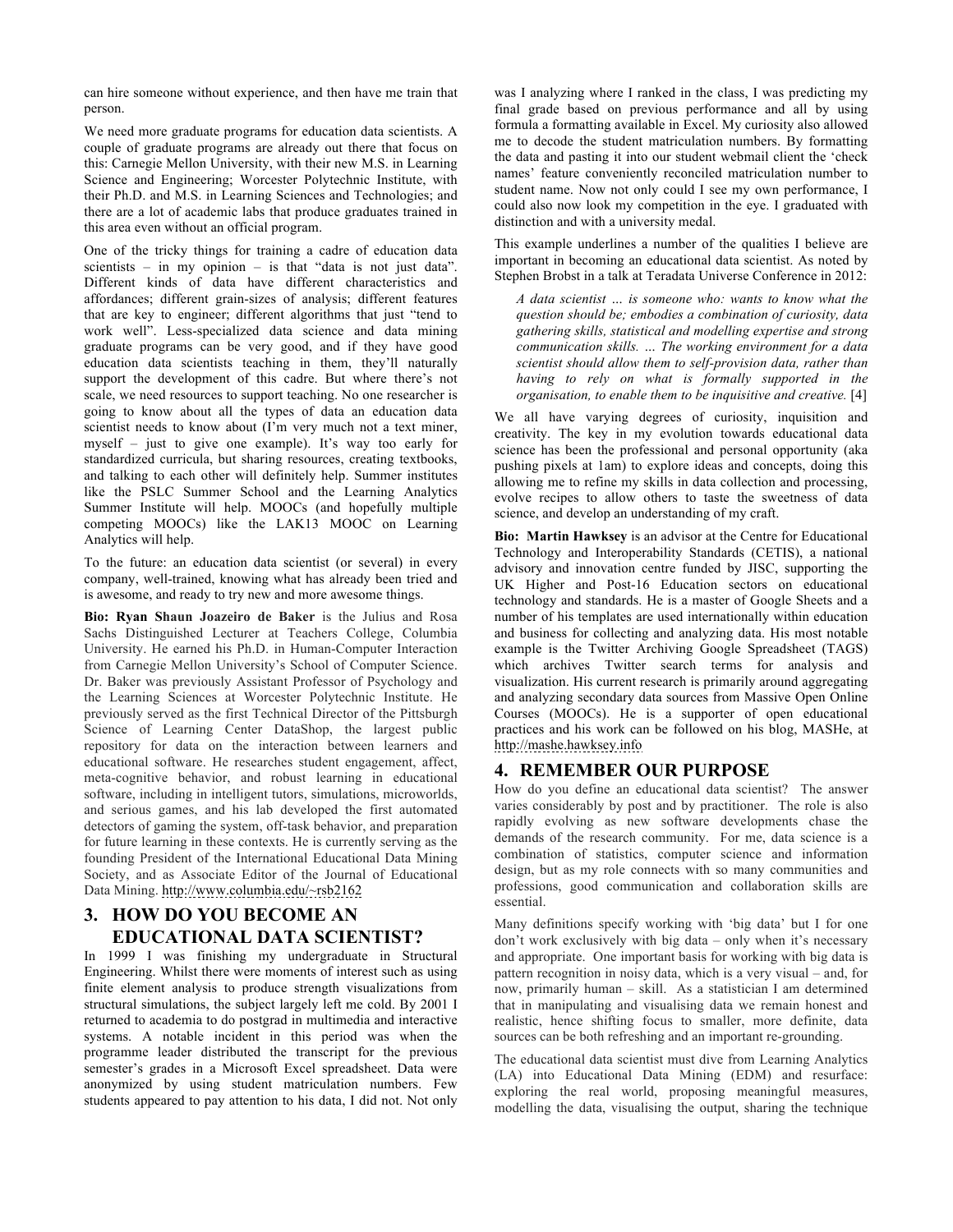and automating the process. Sharing new ideas and techniques takes enormous confidence and as many education data scientists are – like myself – not academics, promoting our work as individuals does not always come naturally or easily. Working with academic researchers who are more comfortable on the front line can be a relief… as long as credit is shared.

Keeping track of new LA publications (both formal and informal) is extremely important because an understanding of how to measure learning must come before any exploratory analysis of educational data. New pedagogies and technologies can render traditional analysis methods and conventional wisdom on learner behaviour patterns obsolete, hence the educational data scientist should always be scanning for new developments and considering how they may impact on (and ideally improve) the learner experience.

In the near future I think one focus of educational data science will be on developing animated, multi-dimensional techniques for mining and visualising data. Continuing issues will be data privacy and ethics, the danger of viewing learners as merely the incidental constructs of their own data identity, and the perfidious and ultimately ruinous double-standard that 'your' data should be shared but 'my' data must be protected. An exciting new frontier will be developing progressively more meaningful measures of learning as we engage with new data and are able to expand our quantitative conception of success beyond the course, and into individual learner aims for their career and life as a whole.

**Bio: Naomi Jeffery's** academic background is in statistics and computer science. She's a designer at heart and is working towards another degree in design and innovation. She has more ideas than time and more crafts than space. <http://statisticiana.wordpress.com>



## **5. BE A DATA ANALYST AND A PHILOSOPHER/ SCIENTIST**

*The science and art of data analysis concerns the process of learning from quantitative records of experience. By its very nature it exists in relation to people.* Tukey & Wilk [4].

Though a famous and successful statistician, Tukey wanted to create a field that dealt with all data, even when it came in such poor shape that it was not amenable to statistical analysis. He called it "data analysis" and created the field called "Exploratory Data Analysis".

My undergraduate degree was in Psychology and Philosophy. I thought if I knew the logic of how we know things (epistemology) and understood the human lens through which all perception and thought occurs (psychology) I would have the fundamental layers of knowing from which to acquire more knowledge. After serving as a social worker and studying special education, I sought my Ph.D in Educational Psychology with a cognate called "Measurement, Statistics & Methodological Studies". I would approach it as applied epistemology: *How do we learn from data?* When I discovered Tukey's writings I knew I had found the right place. I conducted psychological studies on perception of statistical graphics and wrote about the logical foundations of data analysis. When I wrote such a chapter called "Data and Data Analysis" [6] people told me it was a silly title – data wasn't a subject, it's only a piece of the background to other sciences.

Philosophy is concerned with understanding meaning and the application of logic. The philosopher asks *What do we mean by 'data'? What do we mean by 'analysis'? If data are symbols that point to elements in the world, what kind of logic do we need to understand that linkage?* Like very good scientists, philosophers question the obvious. Such questioning may not be essential for what you do today, but it may open the door to do new ways of thinking you never imagined.

The successful learning analyst will avoid two common errors: Failure to understand the context and failure to become intimately familiar with the data. The first error is caused by lack of contextual knowledge. Studying the learning sciences, education, and related disciplines will help. The second is error is caused by a substitution of complex statistical or computational models for detailed mental models. We only build computational models or display to help our mental models. Question the assumptions of your work deeply. It is important that analysts understand their work is about "revelation" or "unveiling" the reality of the world. It is a special (at times prophetic) role in society and should be taken very seriously.

Do not think of data science as a set of techniques but as a collection of viewpoints (epistemic positions) and habits of mind. To undertake good visualization we need to know the techniques of data display, but also the psychology of perception, the anthropology of semiotics, the mathematics of fluctuation and the philosophy and art of aesthetic engagement. We will always need good technical analysts, but we need them to be (or at least understand) scientists, philosophers & artists as well.

**Bio: John Behrens** is Vice President and leader of the Center for Digital Data, Analytics, and Adaptive Learning at Pearson. He brings cognitive, statistical, computational and philosophical lenses to designing, deploying and analyzing data-intensive learning systems including instructional, assessment, and game environments. He continues to write and speak about data and data analysis and the implications of the digital revolution for methodology. He is in love with data and the worlds they reflect. Previously, John led product research and development in the Cisco Networking Academies. Serving 10,000 schools in 160 countries, John oversaw the first large scale use of Evidence Centered Design to drive the integrated use of curriculum, simulations, and gaming for on-line instruction and assessment. His work in Cisco certifications made simulation based assessment standard practice in the IT certification exam industry. Prior to Cisco, John was a tenured associate professor of Psychology in Education at Arizona State University. [http://researchnetwork.pearson.com/digital-data-analytics-and](http://researchnetwork.pearson.com/digital-data-analytics-and-adaptive-learning)adaptive[-learning](http://researchnetwork.pearson.com/digital-data-analytics-and-adaptive-learning)